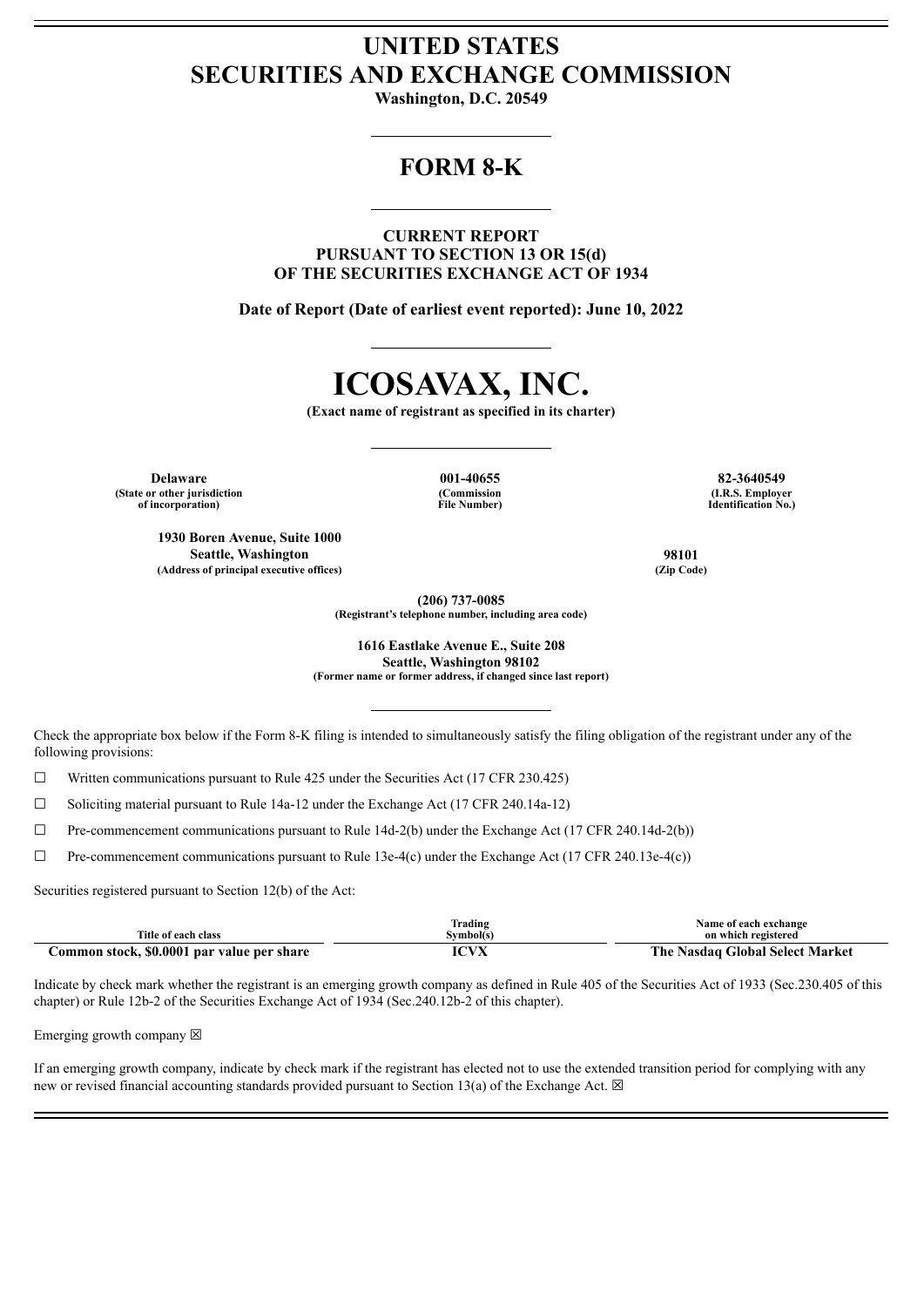## **Item 5.07 Submission of Matters to a Vote of Security Holders.**

Icosavax, Inc. (the "Company") held its 2022 Annual Meeting of Stockholders (the "2022 Annual Meeting") on June 10, 2022. The following is a brief description of each matter voted upon at the 2022 Annual Meeting and the number of votes cast for, withheld or against, the number of abstentions and the number of broker non-votes with respect to each matter, as applicable.

1. The election of three directors to serve as Class I directors for a three-year term to expire at the 2025 Annual Meeting of Stockholders. The following three Class I directors were elected by the votes indicated:

|              | For        | Withheld  | <b>Broker Non-Votes</b> |
|--------------|------------|-----------|-------------------------|
| Mark McDade  | 25,048,819 | 2.499.914 | 4.591.054               |
| Ann Veneman  | 25.390.827 | 2.157.906 | 4.591.054               |
| James Wassil | 27.539.364 | 9.369     | 4.591.054               |

2. The ratification of the appointment of Ernst & Young LLP to serve as the Company's independent registered public accounting firm for the fiscal year ending December 31, 2022. The appointment was ratified by the votes indicated:

| For                              | eains! | Non-<br>-Votes<br><b><i>PHOTE</i></b> |
|----------------------------------|--------|---------------------------------------|
| $- -$<br>$\sim$ $\sim$<br>$\sim$ | __     |                                       |